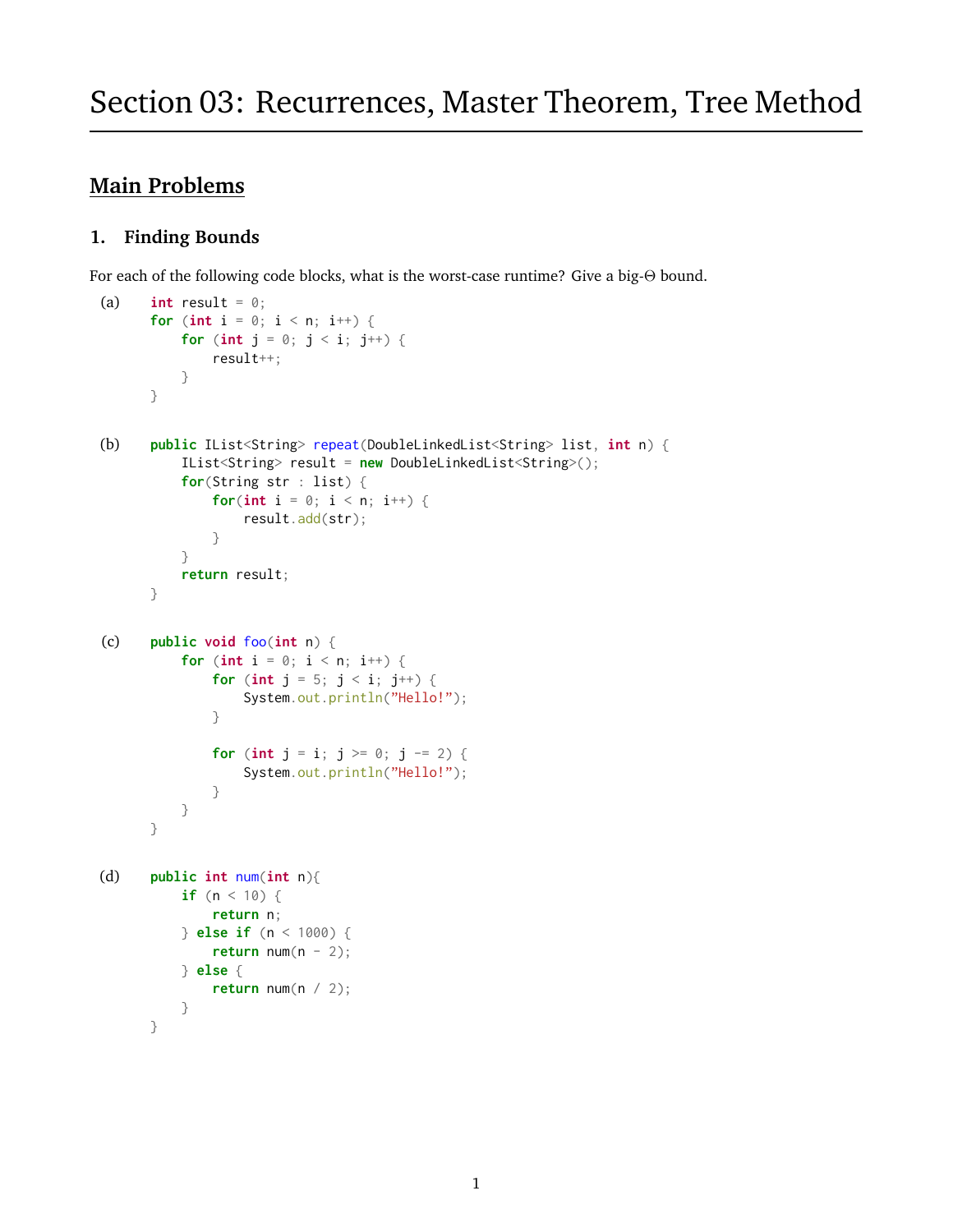```
(e) public int foo(int n) {
          if (n \le 0) {
              return 3;
          }
          int x = foo(n - 1);System.out.println("hello");
          x += foo(n - 1);return x;
      }
```
#### **2. Binary Search Trees**

(a) Write a method validate to validate a BST. Although the basic algorithm can be converted to any data structure and work in any format, if it helps, you may write this method for the IntTree class:

```
public class IntTree {
    private IntTreeNode overallRoot;
    // constructors and other methods omitted for clarity
    private class IntTreeNode {
        public int data;
        public IntTreeNode left;
        public IntTreeNode right;
        // constructors omitted for clarity
    }
}
```
#### **3. Code To Recurrence**

(a) Consider the following method.

```
public static int f(int N) {
    if (N \le 1) {
        return 0;
    }
    int result = 0;
    for (int i = 0; i < N; i^{++}) {
        for (int j = 0; j < i; j^{++}) {
            result++;
        }
    }
    return 5 * f(N / 2) + 3 * result + 2 * f(N / 2) + f(N / 2) + f(N / 2);}
```
Give a recurrence formula for the running time of this code. It's OK to provide a  $\mathcal O$  for the non-recursive terms (for example if the running time is  $A(n) = 4A(n/3) + 25n$ , you need to get the 4 and the 3 right but you don't have to worry about getting the 25 right). Just show us how you got there.

**Hint:** Notice that the main loop is the exact same code as Problem 1A.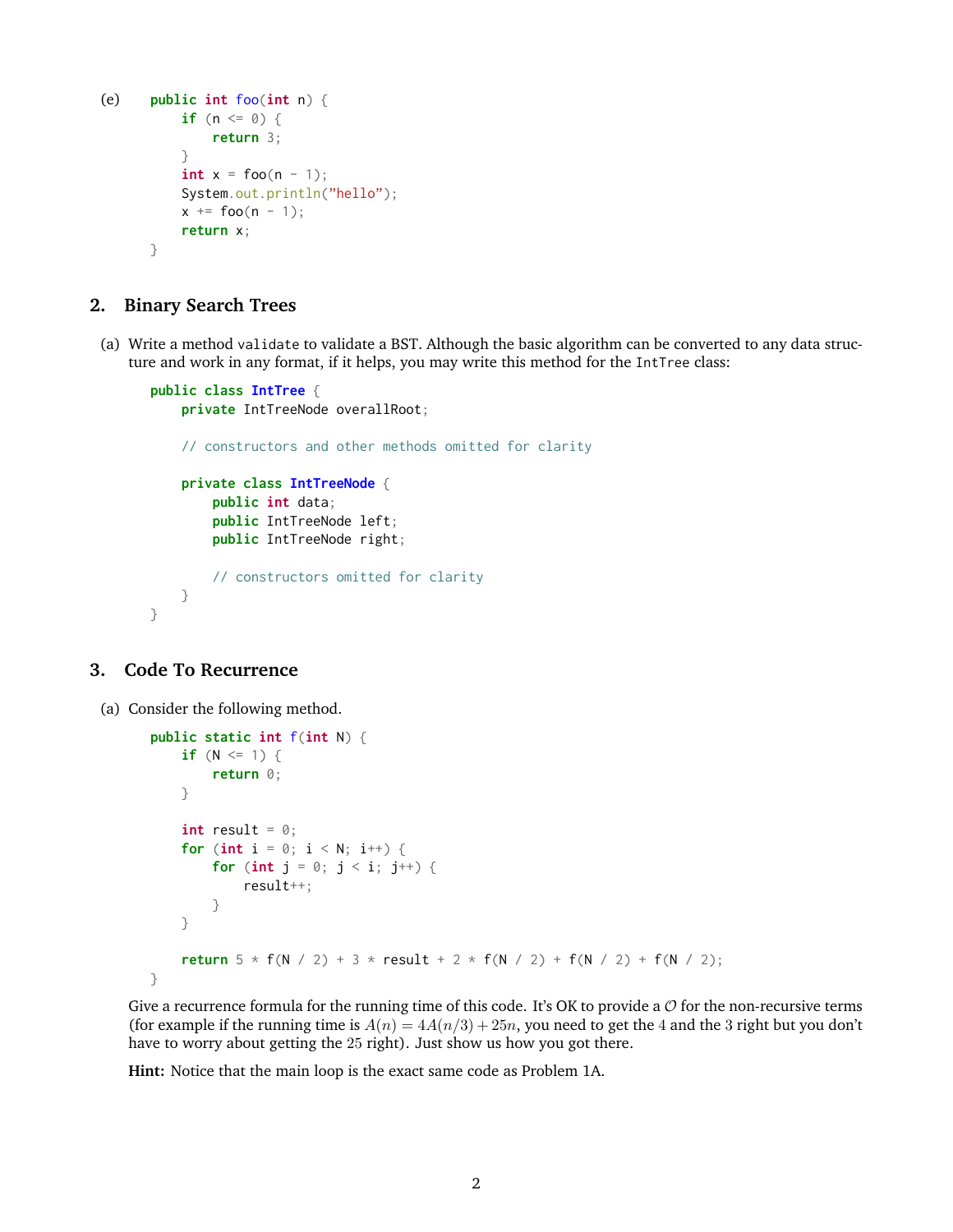(b) Consider the following method.

```
public static int g(n) {
    if (n \leq 1) {
        return 1000;
    }
    if (g(n / 3) > 5) {
        for (int i = 0; i < n; i++) {
            System.out.println("Hello");
        }
        return 5 * g(n / 3);
    } else {
        for (int i = 0; i < n * n; i++) {
            System.out.println("World");
        }
        return 4 * g(n / 3);
    }
}
```
- (i) Find a recurrence  $S(n)$  modeling the worst-case runtime of  $g(n)$ .
- (ii) Find a recurrence  $X(n)$  modeling the *returned integer output* of  $g(n)$ .
- (iii) Find a recurrence  $P(n)$  modeling the *printed output* of  $g(n)$ .
- (c) Consider the following set of recursive methods.

```
public int test(int n) {
    IDictionary<Integer, Integer> dict = new AvlDictionary<>();
    populate(n, dict);
    int counter = \theta;
    for (int i = 0; i < n; i++) {
        counter += dict.get(i);
    }
    return counter;
}
private void populate(int k, IDictionary<Integer, Integer> dict) {
    if (k == 0) {
        dict.put(0, k);} else {
        for (int i = 0; i < k; i++) {
            dict.put(i, i);}
        populate(k / 2, dict);
    }
}
```
(i) Write a mathematical function representing the *worst-case runtime* of test.

You should write two functions, one for the runtime of test and one for the runtime of populate.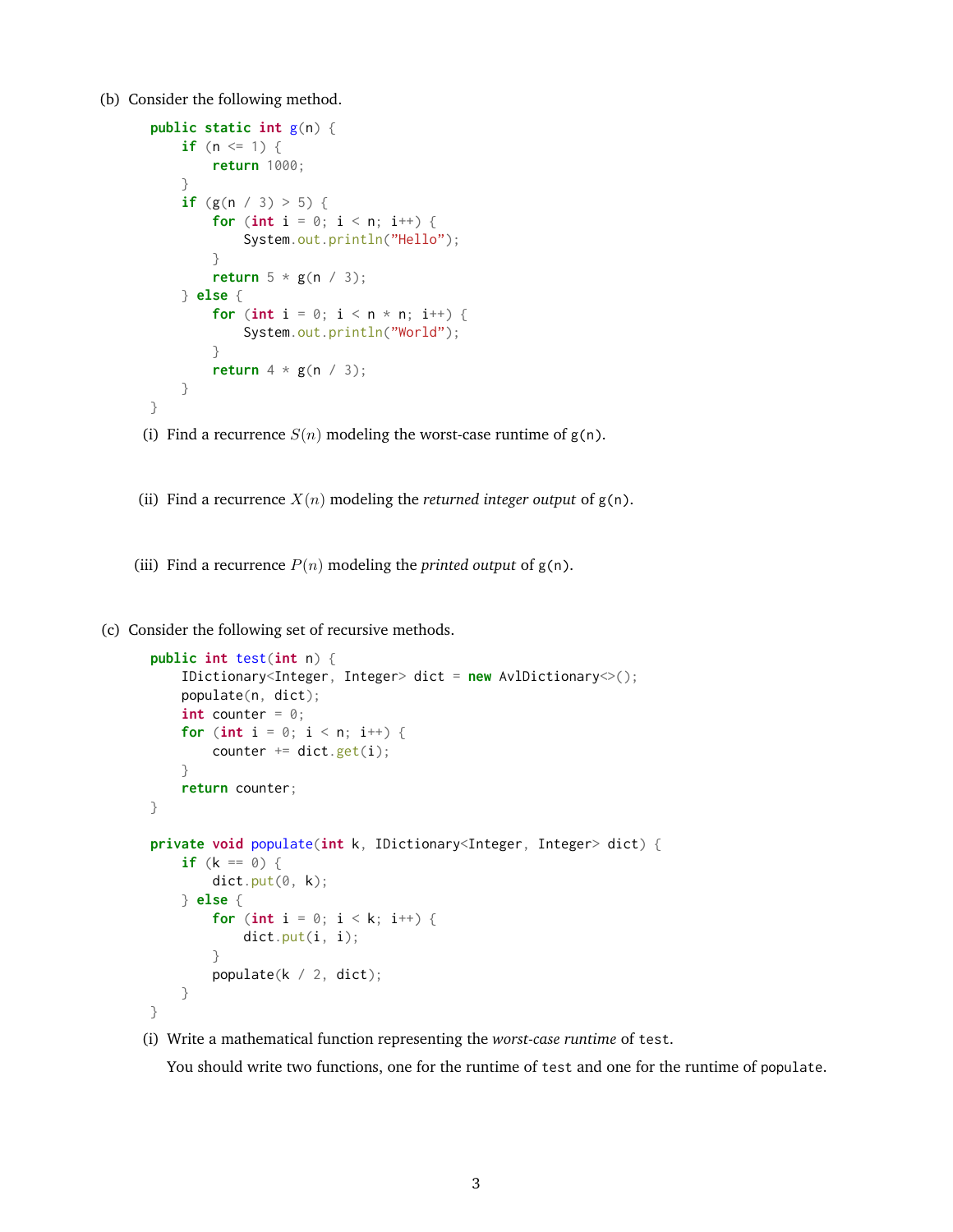#### **4. Master Theorem**

For each of the recurrences below, use the Master Theorem to find the big-Θ of the closed form or explain why Master Theorem doesn't apply. (See the last page for the definition of Master Theorem.)

(a)  $T(n) = \begin{cases} 18 & \text{if } n \leq 5 \\ 0 & \text{if } n \leq 5 \end{cases}$  $3T(n/4) + n^2$  otherwise (b)  $T(n) = \begin{cases} 1 & \text{if } n \leq 1 \\ 0 & \text{if } n \leq 1 \end{cases}$  $9T(n/3) + n^2$  otherwise (c)  $T(n) = \begin{cases} 1 & \text{if } n \leq 1 \\ 1 & \text{if } n \leq 1 \end{cases}$  $log(n)T(n/2) + n$  otherwise (d)  $T(n) = \begin{cases} 1 & \text{if } n \leq 19 \\ \sqrt{n} & \text{if } n \leq 19 \end{cases}$  $4T(n/3) + n$  otherwise

(e) 
$$
T(n) = \begin{cases} 5 & \text{if } n \leq 24 \\ 2T(n-2) + 5n^3 & \text{otherwise} \end{cases}
$$

### **5. Tree method walk-through**

Consider the following recurrence:  $A(n) = \begin{cases} 1 & \text{if } n \leq 1 \\ 0 & \text{if } n \leq n \end{cases}$  $3A(n/6) + n$  otherwise

We want to find an *exact* closed form of this equation by using the tree method. Suppose we draw out the total work done by this method as a tree, as discussed in lecture. Let  $n$  be the initial input to A.

- (a) What is the size of the input at level  $i$  (as in class, call the root level 0)?
- (b) What is the work done by a single node at non-base-case level  $i$ ?
- (c) What is the number of nodes at level  $i$ ?

Note: let  $i = 0$  indicate the level corresponding to the root node. So, when  $i = 0$ , your expression should be equal to 1.

- (d) What is the total work at the  $i<sup>th</sup>$  **recursive** level?
- (e) What is the last level of the tree?
- (f) What is the work done in the base case?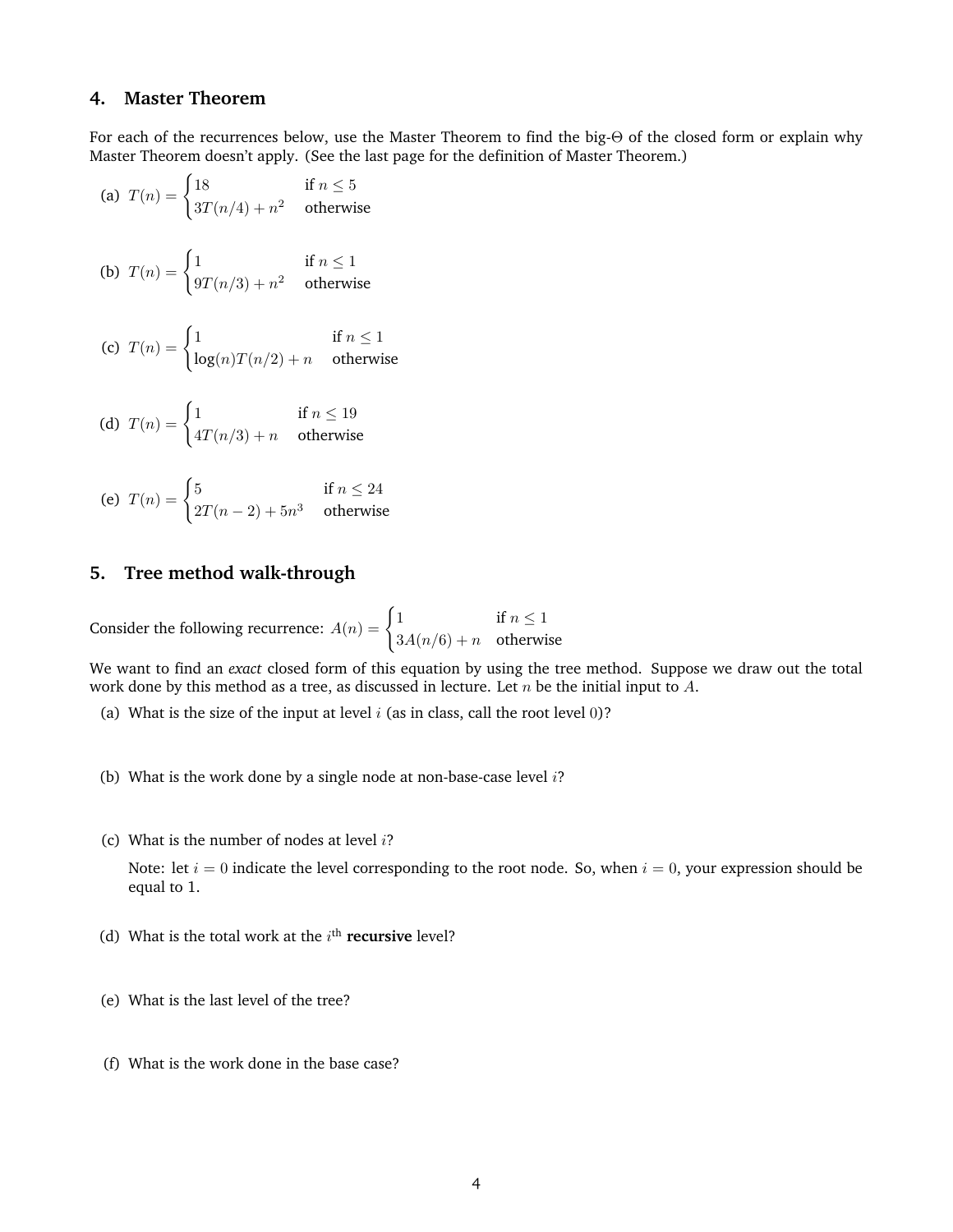- (g) Combine your answers from previous parts to get an expression for the total work.
- (h) Simplify to a closed form.

Note: you do not need to simplify your answer, once you found the closed form. Hint: You should use the finite geometric series identity somewhere while finding a closed form.

(i) Use the master theorem to find a big-Θ bound of  $A(n)$ . (See the last page for the definition of Master Theorem.)

#### **6. More tree method recurrences**

For each of the following recurrences, find their closed form using the tree method. Then, check your answer using the master method (if applicable). It may be a useful guide to use the steps from section 4 of this handout to help you with all the parts of solving a recurrence problem fully.

(a) 
$$
T(n) = \begin{cases} 1 & \text{if } n = 1 \\ T(n/2) + 3 & \text{otherwise} \end{cases}
$$

(b) 
$$
S(q) = \begin{cases} 1 & \text{if } q = 1 \\ 2S(q-1) + 1 & \text{otherwise} \end{cases}
$$

(c) 
$$
T(n) = \begin{cases} 1 & \text{if } n = 1\\ 8T(n/2) + 4n^2 & \text{otherwise} \end{cases}
$$

# **Challenge Problems**

#### **7. TreeMap implemented as a Binary Search Tree**

Consider the following method, which is a part of a Binary Search Tree implementation of a TreeMap class.

```
public V find(K key) {
    return find(this.root, key);
}
private V find(Node<K, V> current, K key) {
    if (current == null) {
        return null;
    }
    if (current.key.equals(key)) {
        return current.value;
    }
    if (current.key.compareTo(key) > 0) {
        return find(current.left, key);
    } else {
        return find(current.right, key);
    }
}
```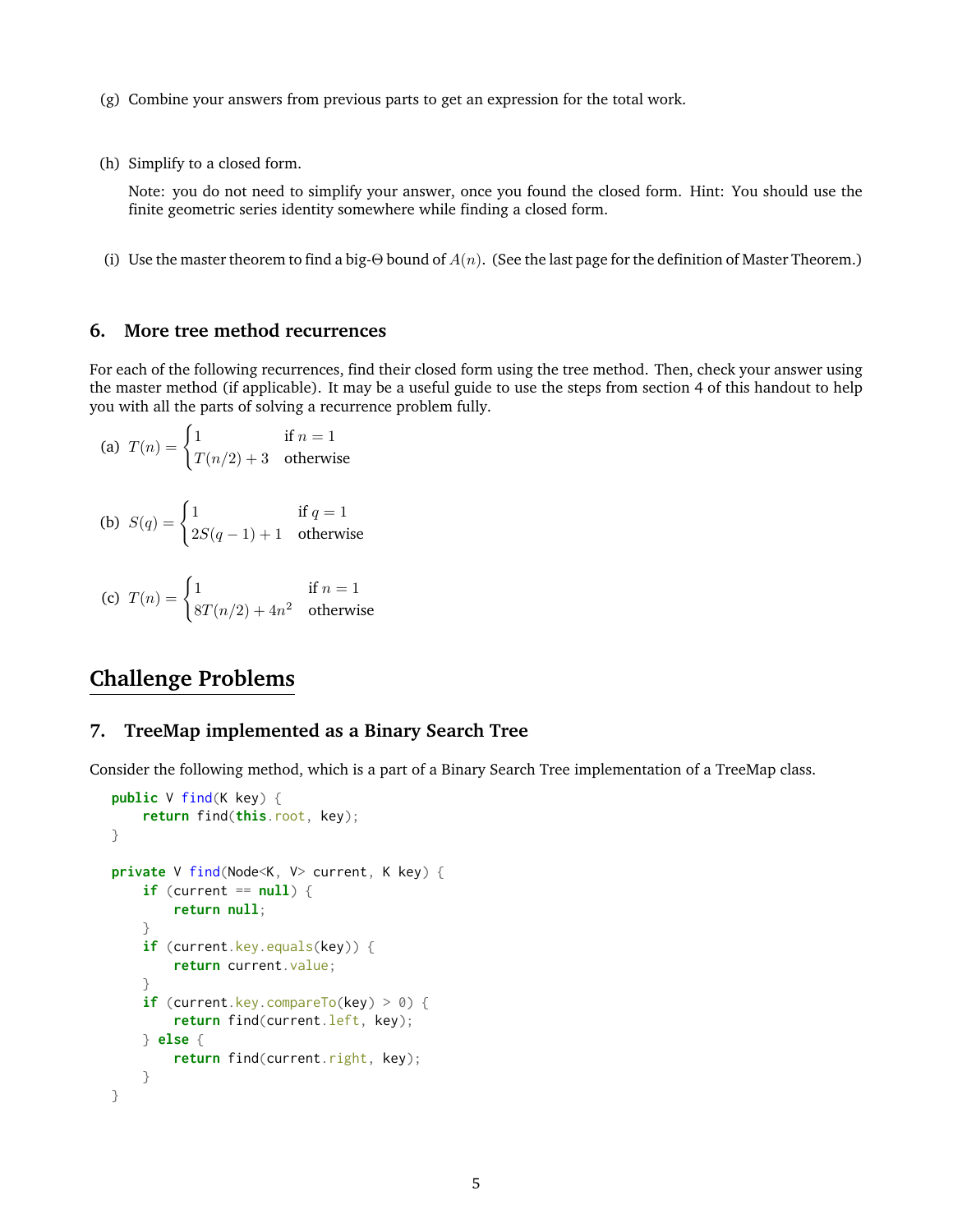- (a) We want to analyze the runtime of our  $find(x)$  method in the best possible case and the worst possible case. What does our tree look like in the best possible case? In the worst possible case?
- (b) Write a recurrence to represent the worst-case runtime for find(x) in terms of n, the number of elements contained within our tree. Then, provide a  $\Theta$  bound.
- (c) Assuming we have an optimally structured tree, write a recurrence for the runtime of  $find(x)$  (again in terms of *n*). Then, provide a  $\Theta$  bound.

#### **8. Maximum Difference Between Node and Ancestor**

(a) Let a TreeNode be defined as the following:

```
public class TreeNode {
    int val;
    TreeNode left;
    TreeNode right;
    TreeNode() {}
    TreeNode(int val) { this.val = val; }TreeNode(int val, TreeNode left, TreeNode right) {
        this.val = val;
        this. left = left;this.right = right;
    }
}
```
Given the root of a binary tree, find the maximum value  $V$  for which there exist different nodes  $A$  and  $B$ where  $V = |A.val - B.val|$  and A is an ancestor of B.

A node A is an ancestor of B if either any child of A is equal to B, **or** any child of A is an ancestor of B. Consider the following example:



**Input:** [8, 3, 10, 1, 6, null, 14, null, null, 4, 7, 13]

#### **Output:** 7

**Explanation:** We have various ancestor-node differences, some of which are given below:

 $|8 - 3| = 5$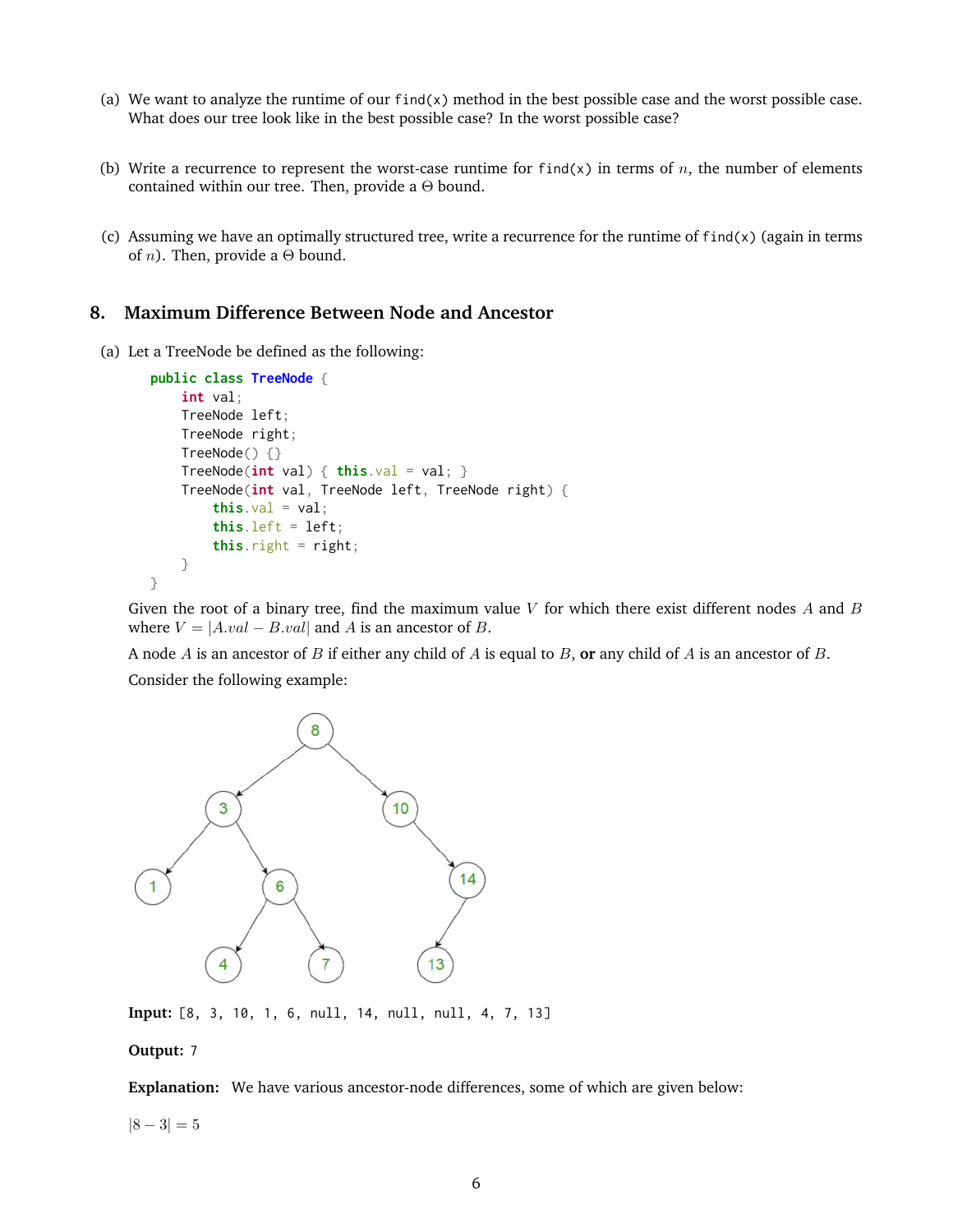$|3 - 7| = 4$  $|8 - 1| = 7$  $|10 - 13| = 3$ 

Among all possible differences, the maximum value of 7 is obtained by  $|8 - 1| = 7$ .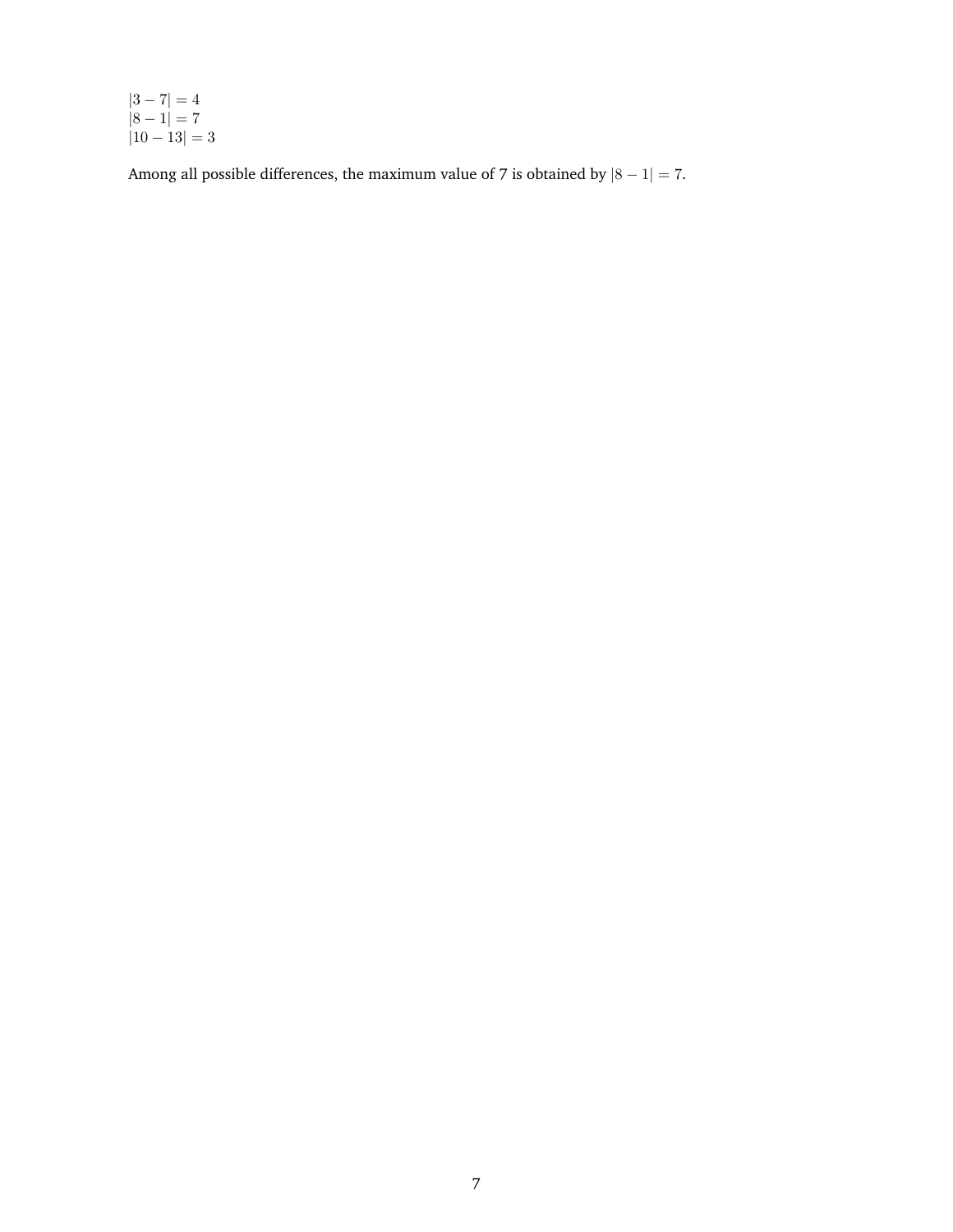# **Master Theorem**

For recurrences in this form, where  $a, b, c, e$  are constants:

$$
T(n) = \begin{cases} d & \text{if } n \leq \text{some constant} \\ aT(n/b) + e \cdot n^c & \text{otherwise} \end{cases}
$$

$$
T(n) \text{ is } \begin{cases} \Theta(n^c) & \text{if } \log_b(a) < c \\ \Theta(n^c \log n) & \text{if } \log_b(a) = c \\ \Theta(n^{\log_b(a)}) & \text{if } \log_b(a) > c \end{cases}
$$

# **Useful summation identities**

## **Splitting a sum**

$$
\sum_{i=a}^{b} (x+y) = \sum_{i=a}^{b} x + \sum_{i=a}^{b} y
$$

## **Adjusting summation bounds**

$$
\sum_{i=a}^{b} f(x) = \sum_{i=0}^{b} f(x) - \sum_{i=0}^{a-1} f(x)
$$

## **Factoring out a constant**

 $\sum^b$  $i = a$  $cf(i) = c\sum_{i=1}^{b}$  $i = a$  $f(i)$ 

## **Summation of a constant**

$$
\sum_{i=0}^{n-1} c = \underbrace{c+c+\ldots+c}_{n \text{ times}} = cn
$$

Note: this rule is a special case of the rule on the left

## **Gauss's identity**

$$
\sum_{i=0}^{n-1} i = 0 + 1 + 2 + \ldots + n - 1 = \frac{n(n-1)}{2}
$$

### **Finite geometric series**

$$
\sum_{i=0}^{n-1} x^i = 1 + x + x^2 + \dots + x^{n-1} = \frac{x^n - 1}{x - 1}
$$

## **Infinite geometric series**

 $\sum^{\infty}$  $i=0$  $x^i = 1 + x + x^2 + \ldots = \frac{1}{1}$  $1 - x$ 

Note: applicable only when  $-1 < x < 1$ 

# **Useful Log Rules**

#### **Power of a log identity**

 $a^{\log_b c} = c^{\log_b a}$ 

# **Product rule**

 $\log_c(a * b) = \log_c a + \log_c b$ 

# **Quotient rule**

 $\log_c(a/b) = \log_c a - \log_c b$ 

# **Power rule**

 $\log_c(a^b) = b * \log_c a$ 

n